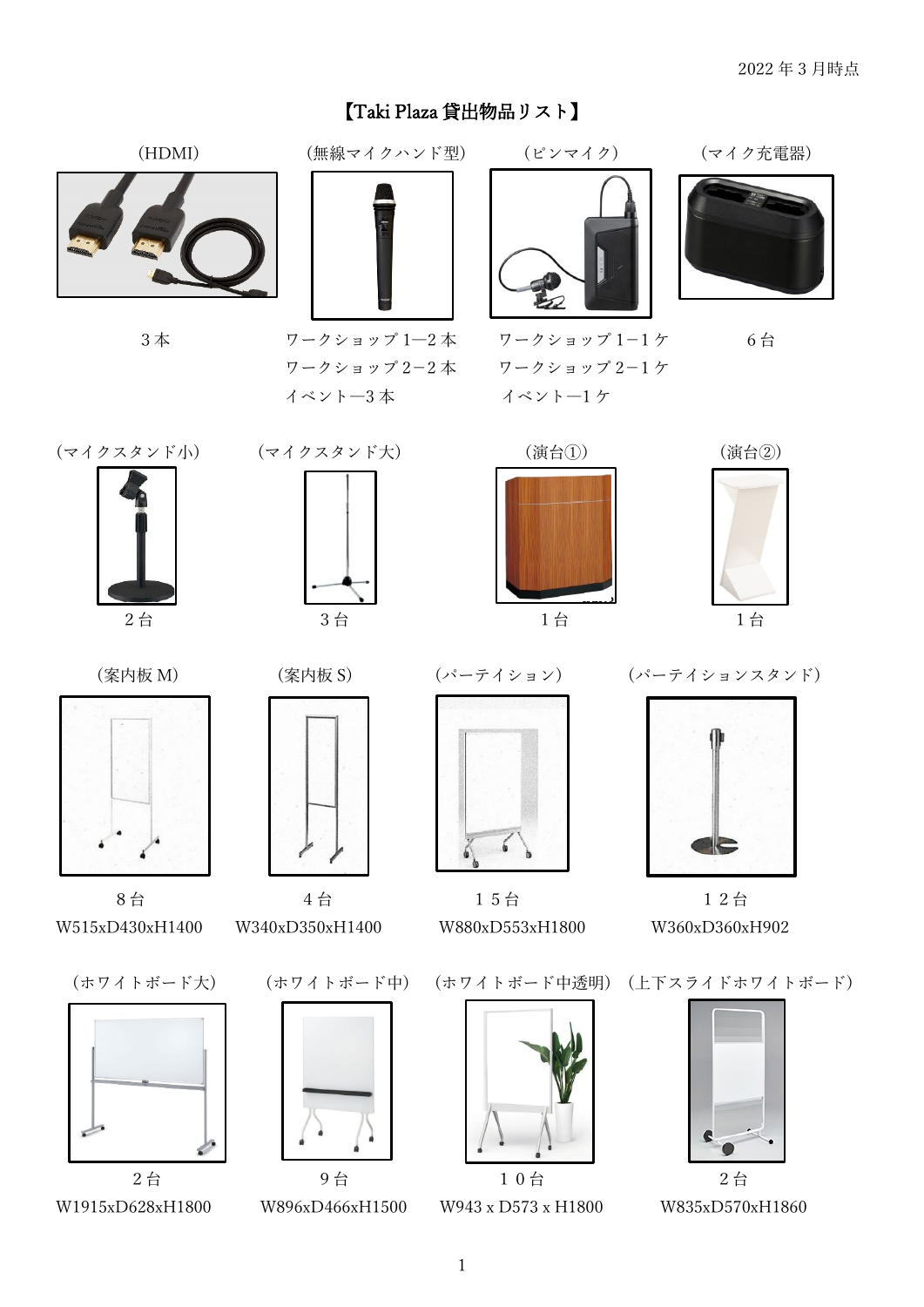

60V 型ワイド TFT 液晶 W1500xD450xH720 W475xD550xH810 W1280xD515xH1570



W2400xD1200xH1400 W905xD360xH200 W1200xH1400



(電子黒板) (机) (サイボイス) (キャスター付コートハンガー)



 $2$ 台 10台 50脚 3台



(簡易ステージ) (簡易ステージ用ステップ) (簡易ステージ用スカート) (ワゴン)



6台 2台 2台 12枚





6台 W705xD452xH720





1 本 1 本 · 差込口 4 · · · · · · 差込口 3 ・長さ 3m ・長さ 3m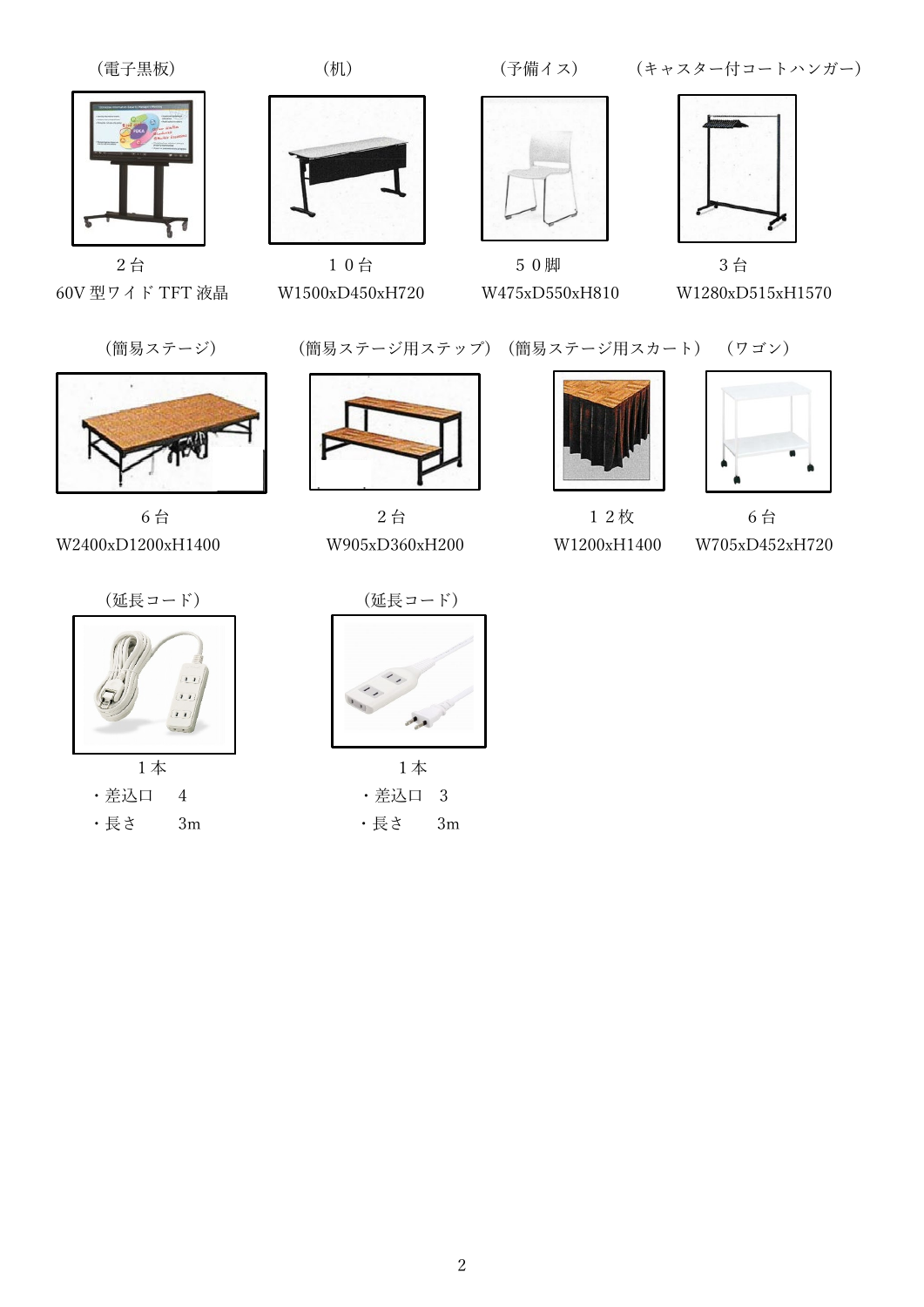## 【Taki Plaza Rental Goods List】









3 cables 2 for Workshop1 1 for Workshop1 6 chargers 2 for Workshop 2 1 for Workshop 2 3 for Event Space 1 for Event Space













W515xD430xH1400 W340xD350xH1400 W880xD553xH1800 W360xD360xH902











8 plates 4 plates 15 partitions 12 stands

```
(Whiteboard L) (Whiteboard M) (Whiteboard M Clear) (Slide Whiteboard)
```






2 stands 3 stands 1 table 1 table 1 table





W1915xD628xH1800 W896xD466xH1500 W943 x D573 x H1800 W835xD570xH1860